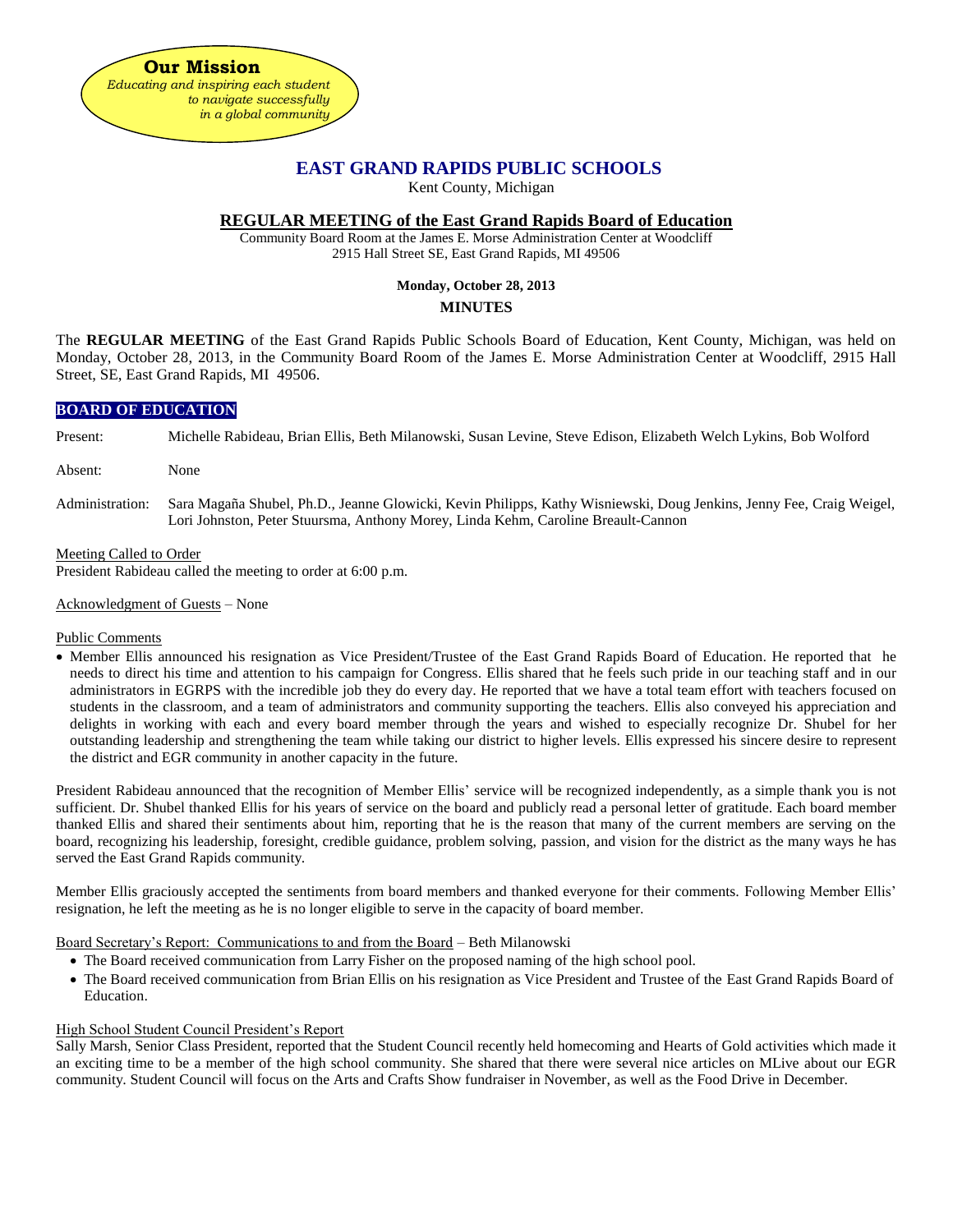## **PRESENTATION / DISCUSSION**

Recognition of East Grand Rapids Commended Students in the 2013 Merit Scholarship Competition (Enclosure #6)

Lori Johnston, Director of Guidance, and Jenny Fee, High School Principal, introduced the commended students in the 2013 National Merit Scholarship Competition: Sydney Brougham, Laura Donohue, Sally Marsh, Patrick Nowak, and Olivia Paschall. The board and administration congratulated the students on their accomplishments and each commended student was presented with a certificate of recognition from the board.

#### First Reading of New and Revised Policies (Enclosure #7)

Dr. Shubel provided an explanation of the new and revised policies as listed in Enclosure #7. A discussion was held among the board. President Rabideau reported that this is an extremely comprehensive review of all of these policies and is a role of our Board of Education to ensure that our policies are up to date. The second and final reading will be brought forth at the next board meeting.

### **ACTION ITEMS - CONSENT AGENDA**

Background: In order to save time during the meeting, we are using a Consent Agenda. Items in the Consent Agenda include those that are routine or have been previously discussed by the Board of Education. Any Board Member may request to have any item removed for a separate discussion and vote.

Recommendation: Motion to approve the item in the Consent Agenda, Numbers 8-9.

Approval of Minutes of REGULAR Meeting of 9/23/2013 (Enclosure #8) Approval of Payment of Bills – September 2013 (Enclosure #9)

Member Edison moved to approve Consent Agenda Items 8-9. Member Milanowski seconded the motion. Motion passed 6-0.

## **OTHER ACTION ITEMS**

2012-2013 Audit Report (Enclosure #10) – Kevin Philipps

- Background: The audit was completed by Maner Costerisan this fall. The Board Finance Committee reviewed the report and recommends that the Board of Education receive the 2012-2013 Audit Report.
- Recommendation: Motion to receive the 2012-2013 Audit Report as presented and recommended by the Board Finance Committee and Superintendent.

Kevin Philipps presented the findings of the 2012-2013 audit report. Member Wolford, on behalf of the Finance Committee, recognized Philipps for his efforts, not only in the audit process, but in the whole budget process. Member Levine reported that the auditor commented on our budget numbers tying in very closely to our actual numbers and that our transparency is commendable. The auditor also commented on how we are "lean and mean" and called our audit "boring," which is the highest compliment an organization can receive. Member Edison asked if there were any concerns about losing the ability of having the proper people in place for checks and balances. Philipps reported that the auditors are well aware of the budget restraints on school districts and does not have recommendations for making further reductions in this area.

Member Wolford moved to approve the 2012-2013 Audit Report as reviewed by the Board Finance Committee. Member Welch Lykins seconded the motion. A discussion was held among the board. Philipps and board members commended the Business Office staff and administrative team for their continued efforts in achieving another successful audit report. President Rabideau indicated that the audit reports will be posted on the district website. Motion passed 6-0.

Approval of Resolution to Refinance Bonds, Approval of Underwriter, and Approval of Financial Advisors – Kevin Philipps (Enclosure #11) Background: The district has a potential opportunity to refinance up to \$29.6 million in bonds during the 2014 calendar year. \$12.95 million of those bonds would be a refunding of the 2004 bond sale, and the other \$16.65 million would be an advance refund of the 2006 bond sale. Market conditions are currently favorable for the 2004 bonds, and potentially the 2006 bonds, so Administration is presenting a resolution to provide authorization to refund those bonds. The Finance Committee and Superintendent have reviewed the resolution and recommend approval of the resolution.

Recommendation: Motion to approve the resolution as recommended by the Finance Committee and Superintendent.

Kevin provided an overview of the resolution in Enclosure #11.

Member Milanowski moved to approve the Resolution as presented in Enclosure #11. Member Levine seconded the motion. A discussion was held among the board. Motion passed 6-0.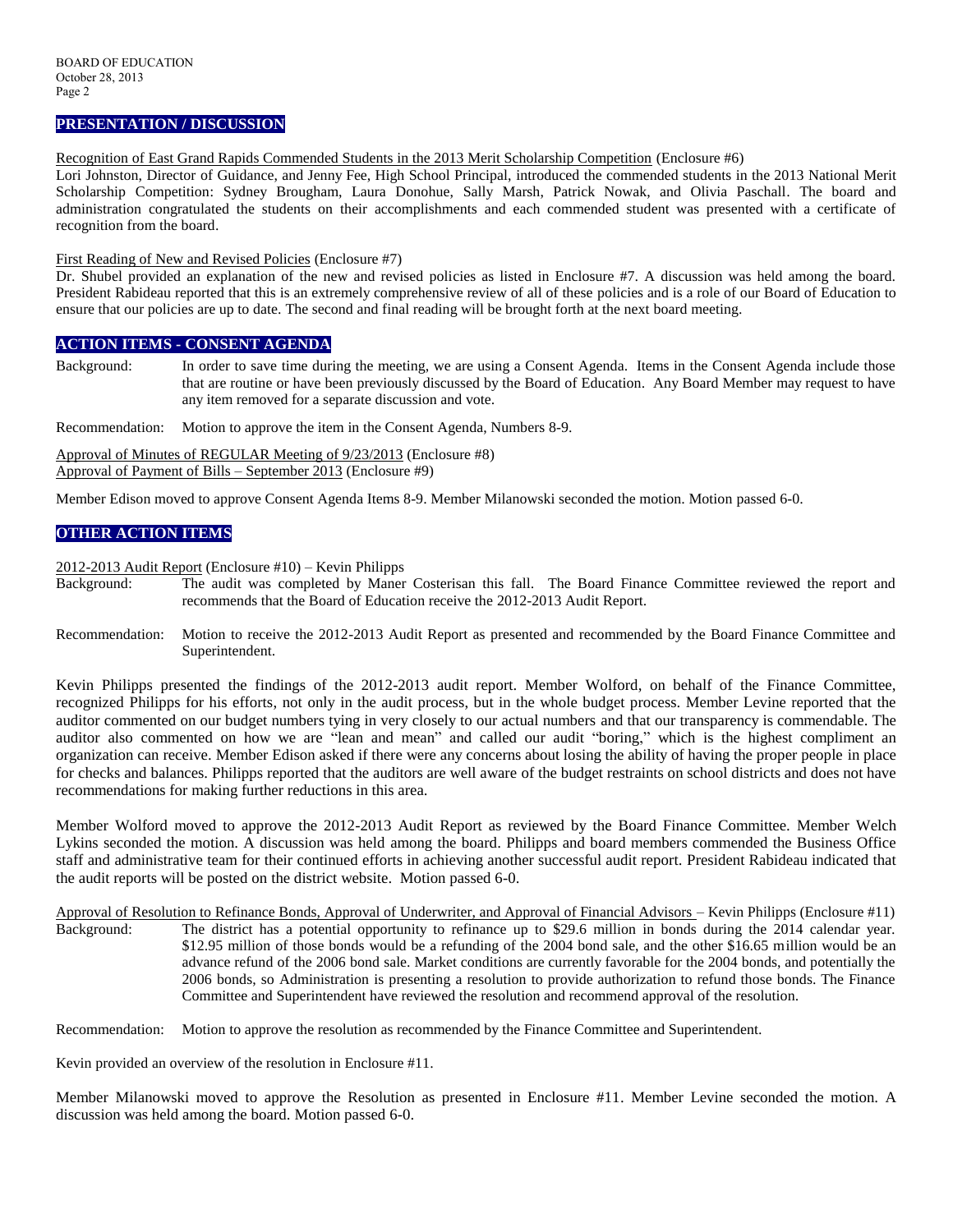## **ADMINISTRATIVE REPORTS**

Superintendent

• None

Assistant Superintendent of Business

• None

Assistant Superintendent of Instruction

 Jeanne Glowicki reported that the state is on the same agenda regarding Common Core. Senate approval has been received and it is now at the Governor's level.

### Board Member Reports

*Communications Committee –* President Rabideau reported that the Communications Committee conducted a full audit of our communications throughout the district and individual buildings. She applauded the district on the thorough communications that are already in place. Further information regarding district communications will be sent to the community in the hopes of catching everyone's attention with key ways for parents and community members to receive communications. Rabideau shared that this is not anything new for many of us, but rather serves as a reminder of the multitude of communications already in place.

*Facilities Committee –* Edison reported that new information will be shared once the budget discussions begin.

*Finance Committee –* Levine - No additional reports.

*Joint Facilities Committee –* Rabideau - No additional reports.

*Legislative Liaison Committee* - Welch Lykins reported that a bill is proposed to move away from the "color coding" grading criteria for Michigan schools. She reported that there are deep concerns that the grading criteria will not necessarily be reflective of how schools actually perform.

*Personnel Committee –* Rabideau – No additional reports.

*Policy Review Committee –* Rabideau reported that 14 policies were reviewed by the committee, and further approval will be presented at the next board meeting.

Dr. Shubel wished to publicly thank Peter Stuursma for being a great football coach and shared that she had a great time at the *Hearts of Gold* football game celebrating the event with the students. She thanked Stuursma for the work that he does with students, and she also thanked Natalie Bernecker and the *Hearts of Gold* committee for all the efforts involved in holding such a successful event.

Member Rabideau reported on the need to appoint a replacement to the board by November 27, 2013. The board appointment shall run through December 31, 2014. If the person appointed wishes to continue on the board, s/he would need to run for election in 2014. The board vacancy will be posted on the district website tomorrow, with a deadline date of November 5 at noon for applicants to submit their letter of interest to serve on the board. A board meeting is tentatively set for November 20 to appoint a new board member.

#### Liaisons

*EGR Schools Foundation –* No additional reports.

*Community Action Council –* Levine reported that the Community Action Council has not yet met but the group plans to have two meetings this year.

*PTO Council –* Rabideau – No additional reports.

*Superintendent's Advisory Council (SAC) –* Wolford reported that the SAC held its first meeting with a good discussion on Security and Safety and the intended roll-out with communication to parents. Productive feedback was received at this initial meeting.

*Leadership & Youth Development (LYD) –* Milanowski reported that LYD met this month and shared that Healthy High was hugely successful. Plans are underway to evaluate Healthy High and put changes in place for next year. The same chairs have committed for two more years. Team TATU and STEP are programs that have opened up to all grade levels this year.

*Parent Advocates for Special Education (PASE) –* Welch Lykins reported that she and Kathy Wisniewski, Director of Special Education, met at Kent ISD this month with presenter, Kindy Segovia, Assistant Technology Coordinator. Time was spent talking about the collaboration with the ISD through their lending library and different technology tools available to our students.